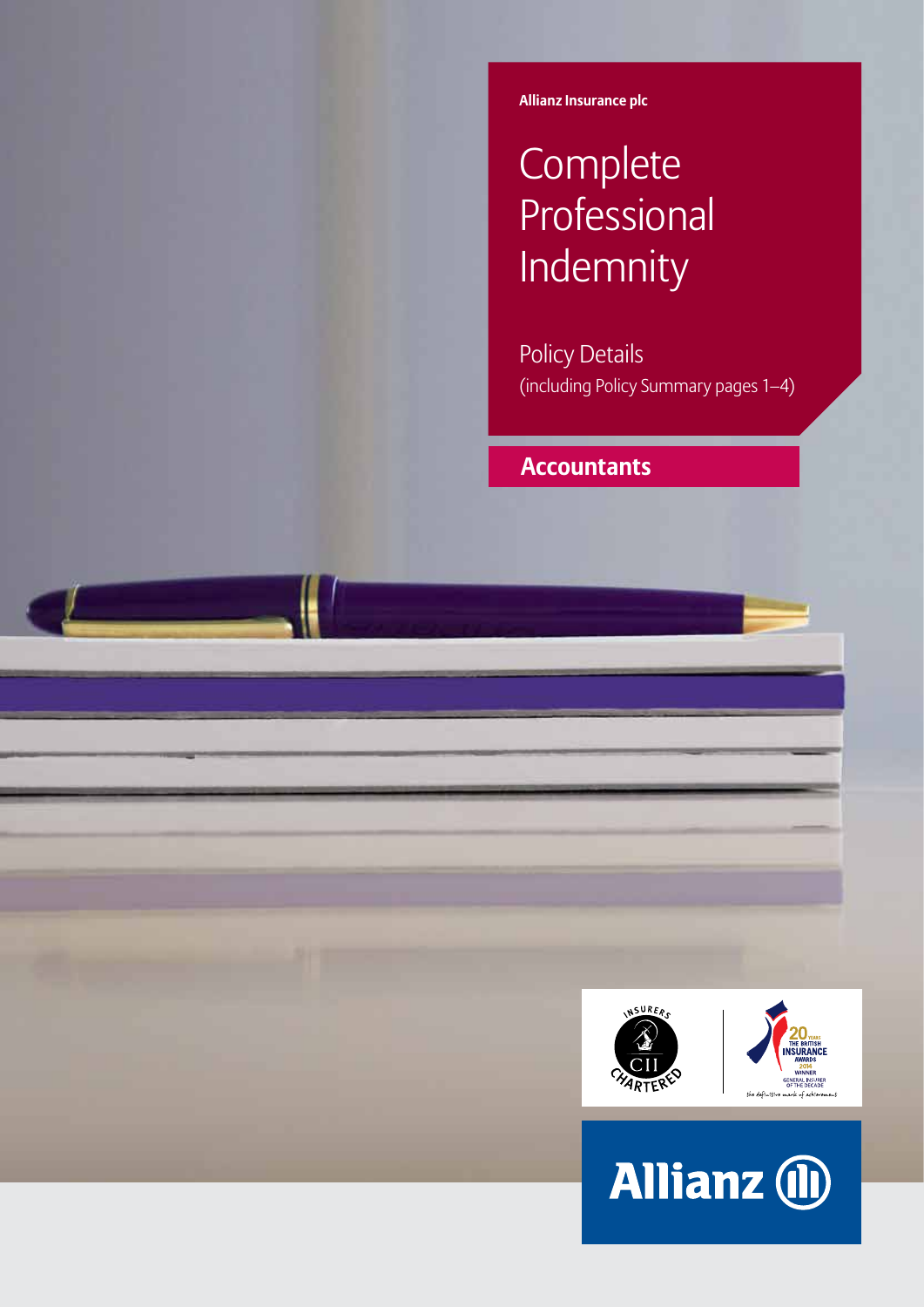# Policy Summary



This is a Policy Summary only and does not contain full terms and conditions of the contract of insurance. Some covers are optional and will only apply if you have selected them. Full terms and conditions can be found in the policy documents, a copy of which is available on request.

## What is Professional Indemnity Insurance?

Professional Indemnity insurance covers your legal liability arising from your professional services in the event that a third party claims to have suffered a loss as a result of your professional negligence.

Professionals may owe a duty of care to anybody who might reasonably rely upon the service or advice they have provided. In today's commercial world, clients expect high standards of service and are more inclined to resort to litigation when such standards have not been met.

Professional Indemnity insurance is designed to provide protection against such claims, providing an indemnity for damages which are awarded against your business, for legal costs in defending the claim and for costs that may be awarded against you subject to the policy terms and conditions.

Any business or person who provides services such as advice, design, or offers their skills or knowledge services in a professional category should consider Professional Indemnity insurance.

This Professional Indemnity insurance Policy is underwritten by Allianz Insurance plc.

## What is the policy duration?

This policy has a 12 month period of insurance (unless shown differently on your policy schedule), and is annually renewable.

## Will I have any cancellation rights?

You have the right to cancel the policy and receive a return of premium paid, less an administration charge of £50 and an amount representing the cover you have received to date.

This is subject to certain terms and conditions, full details of which can be found in the policy wording.

## How do I make a complaint?

Allianz aim to get it right, first time every time. If we make a mistake we will try to put it right promptly.

Allianz will always confirm to you receipt of your complaint within 5 working days and do our best to resolve it within 4 weeks. If we cannot we will let you know when an answer may be expected.

If we have not resolved the situation within 8 weeks we will provide you with information about the Financial Ombudsman Service.

If you have a complaint about anything other than the sale of the policy, please contact our Customer Satisfaction Manager at:

Customer Satisfaction Manager Allianz Insurance plc 57 Ladymead Guildford Surrey GU1 1DB

Telephone number: **01483 552438** Fax number: **01483 790538** Email: **acccsm@allianz.co.uk**

Using our complaints procedure or referral to the Financial Ombudsman Service does not affect your legal rights.

## Would I receive compensation if Allianz were unable to meet its liabilities?

Allianz Insurance plc contributes to the Financial Services Compensation Scheme (FSCS). You may be entitled to compensation from the FSCS if we are unable to meet our liabilities. Further information about compensation scheme arrangements is available at www.fscs.org.uk, by emailing enquiries@fscs.org.uk or by phoning the FSCS on 0800 678 1100 or 0207 741 4100.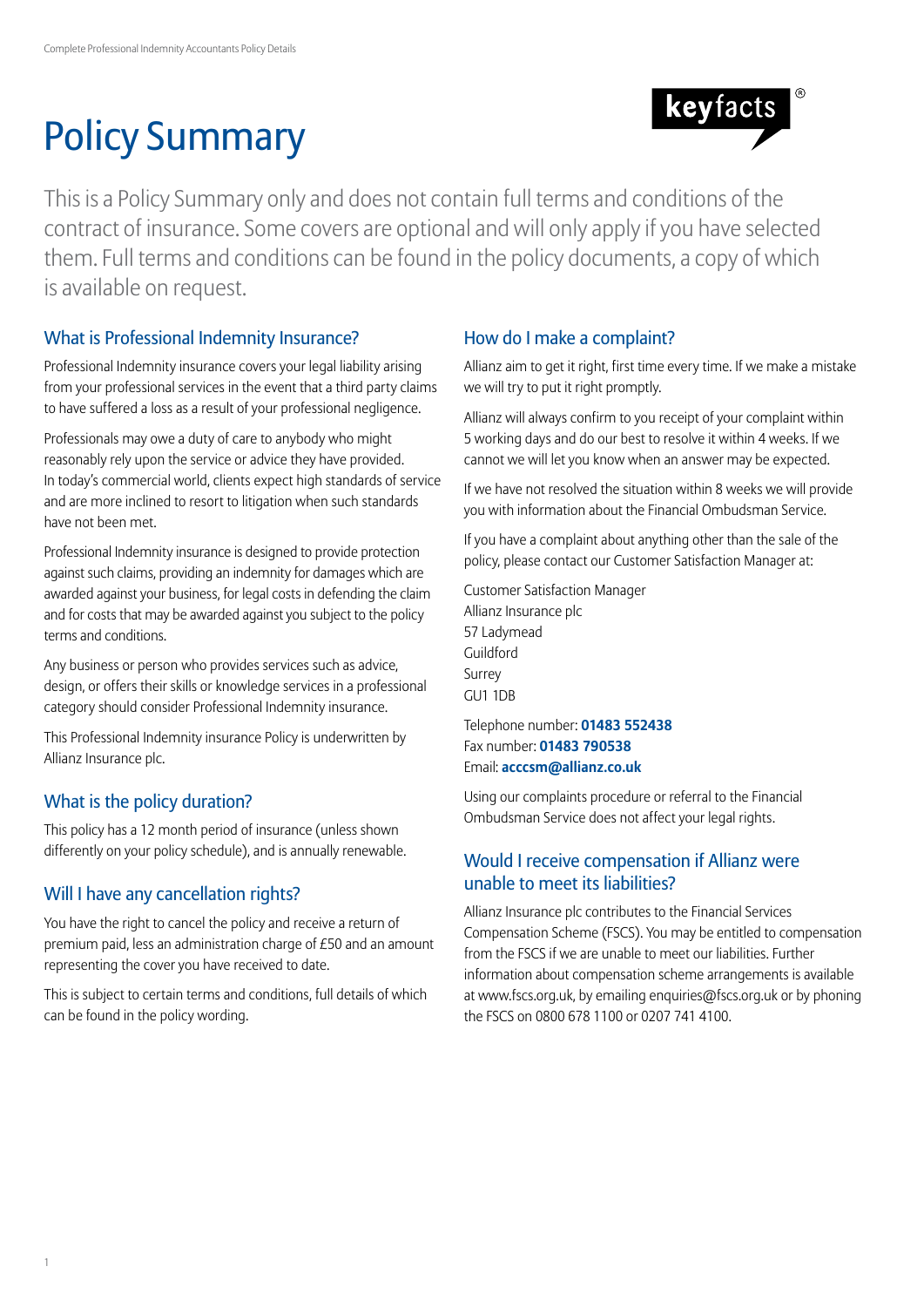## How do I make a claim?

If you need to claim, your dedicated claims handler will help and guide you through the process.

You can notify us of a claim by: Telephone: 0344 893 9500

Our claims helpline is available 24 hours a day, 7 days a week.

Post: Claims Division Allianz Insurance plc 500 Avebury Boulevard Milton Keynes MK9 2XX

Please have your policy number to hand and as much information about the claim as possible. For further information please see page 5.

## Please read the Policy

Please periodically review the policy and the policy schedule to make sure that it meets and continues to meet your needs and that you understand its terms, conditions, limits and exclusions.

If you wish to change anything or if there is any thing you do not understand please contact your insurance adviser.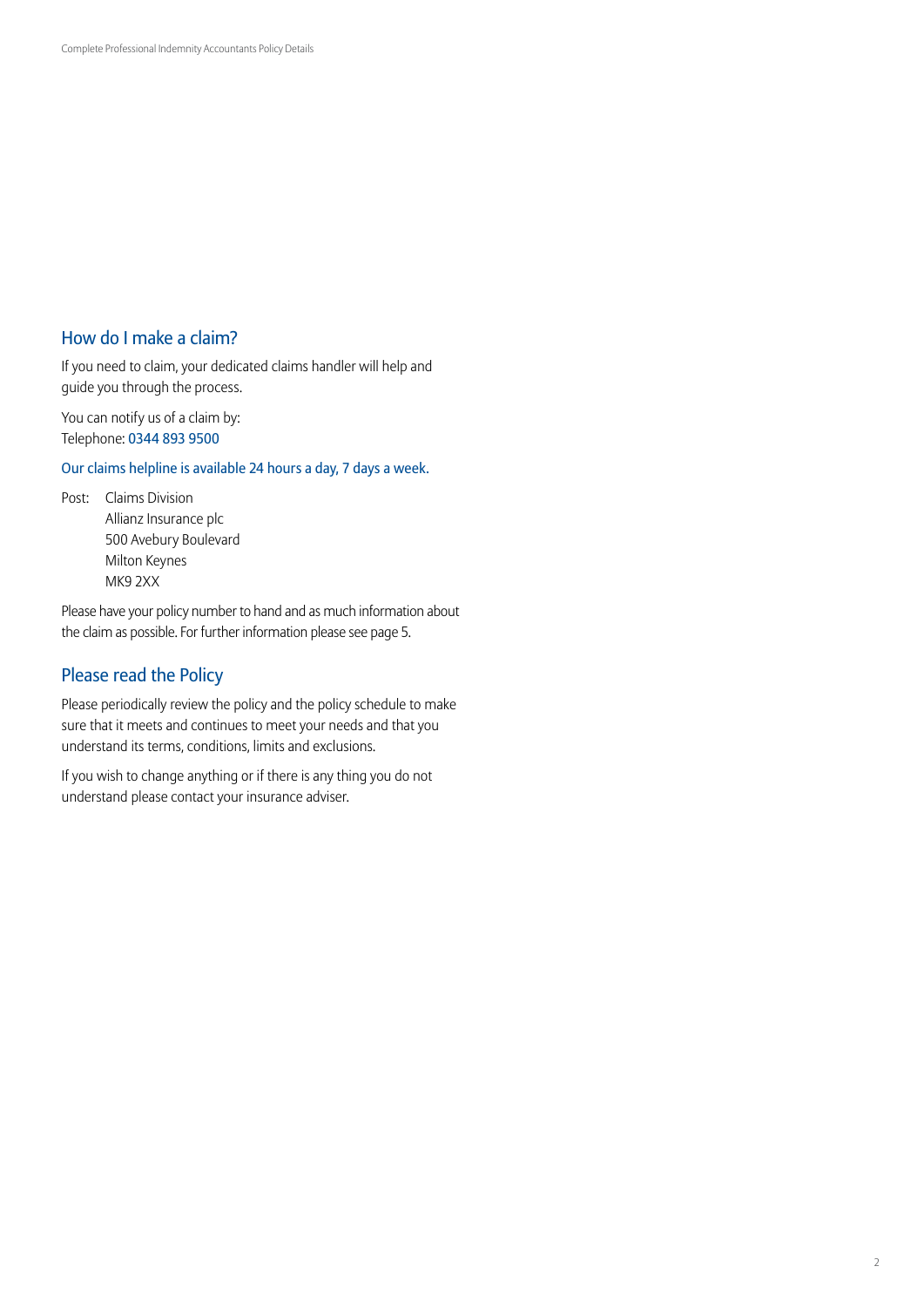## Core Cover

### **Significant Features and Benefits Significant Features and Benefits**

- Professional Indemnity Insurance provides indemnity for losses arising from civil liability (including liability for claimant's costs and expenses incurred) arising in connection with your professional services including:-
	- breach of professional duty
	- infringement of copyright or intellectual property rights
	- breach of confidentiality
	- defamation
	- and other types of civil liability, unless specifically excluded.
- Insured Person cover extends to include you, past and present partners (or members of limited liability partnerships), directors, employees and their personal representatives in the event of death, incapacity, insolvency or bankruptcy.
- Fraud and Dishonesty Cover liability of your business to any third party resulting from fraudulent or dishonest conduct. Amounts payable will be in excess of the amounts recoverable from the dishonest or fraudulent person or their estates or legal representatives unless condoned by a partner or director.
- Lost Documents Cover costs of replacing or restoring documents lost or damaged in transit or in your custody or control up to a maximum of £100,000 in the aggregate during the period of insurance. An Excess of £250 applies to this cover, unless an alternative amount is specified in the Schedule.
- Court Attendance Cover if attending court as a witness by any principal, partner, member, director or employee when defending a claim, a rate of £300 per person per day (£150 per person per day for employees) is applicable.
- Ombudsman Awards Cover in respect of any final and binding award or determination (including liability for claimants' costs) of an ombudsman we will pay up to a maximum amount of £150,000.
- Specialist Consultants Cover claims resulting from any wrongful act of your specialist consultants, designers or subcontractors engaged in the performance of your professional services. Cover applies provided that you have not waived or otherwise impaired any rights of recourse against such persons.
- Joint Ventures Cover covers you against liability arising out of your professional services in respect of any joint venture, provided that you have previously declared to us all fees/ turnover received from any joint venture subject to specific requirements.

- Automatic Acquisitions Cover extends cover during the period of insurance to include another entity where you obtain control of the composition of the board of directors or more than half of the voting power; or a holding of more than half of the issued share capital subject to specific requirements.
- Defence Costs Cover covers defence costs incurred with our prior written consent.
- Innocent Non Disclosure we will not exercise our rights to avoid the insurance cover for innocent non-disclosure or innocent misrepresentation.
- Minimum Approved Wording the Institute's Minimum Approved Wording will take precedence over any terms, conditions, exclusions or limitations of this wording.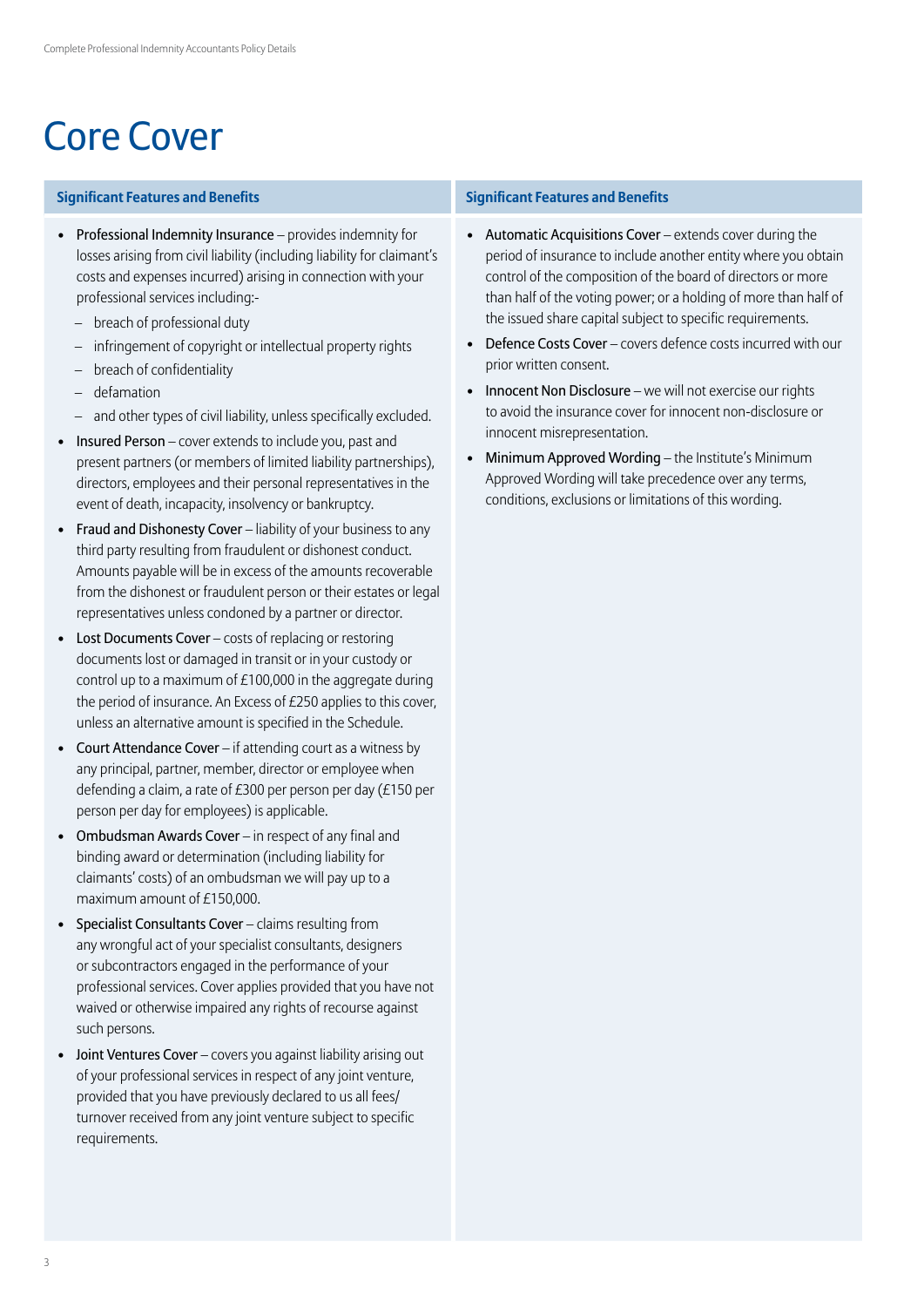## Core Cover (continued)

- Claims Made Wording
	- the insurance covers claims first made against you, and/or circumstances that may lead to a claim, notified to us during the period of insurance
	- claims or circumstances which might give rise to a claim must be notified to us in writing as soon as reasonably possible and during the period of insurance.
- Limit of Liability
	- the Limit of Liability is specified in the Schedule and applies on an "any one claim" basis without aggregate limitation in the period of insurance (unless stated otherwise in the Schedule)
	- Defence Costs are payable in addition to the Limit of Liability.
- Excess the insurance will be subject to an excess, shown in the Schedule, which is the amount you must contribute towards settlement of a claim. No excess applies to Defence Costs or Court Attendance Cover.
- Cover exclusions:
	- Bodily injury/property damage unless arising from an actual or alleged failure to achieve the legally required standard of care, diligence and expertise in performing your professional services.
	- Contractual Liability except to the extent such liability would have attached to you in the absence of such contractual duty, term or agreement.
	- Directors' and Officers' Liability any Claim arising out of, based upon or attributable to any Claim made against an Insured in their capacity as a director, officer, trustee, Member or partner of the Company in respect of the performance or non-performance of their duties as a director, officer, trustee, Member or partner of the Company.
	- Employers' Liability any Claim by any person for bodily injury, sickness, disease or death incurred, contracted or occurring whilst under a contract of service or apprenticeship with an Insured or for any breach of any obligation owed by an Insured as an employer.
	- Employment Practice Violation any Claim arising out of, based upon or attributable to any act, error or omission with respect to any employment or prospective employment of any past, present, future or prospective employee or Insured Person of any Company.

### **Significant Exclusions or Limitations Significant Exclusions or Limitations**

- **Financial return** of any investment or portfolio of investments arising out of any express or implied warranty or guarantee made by you.
- Infrastructure arising out of, based upon or attributable to software or mechanical failure, electrical failure, including any electrical power interruption, surge, brown out or black out, or telecommunications or satellite systems failure, outside the direct control of an Insured.
- Insolvency Insolvency administration or receivership of your business.
- Insurance Agents Acting as an insurance agent.
- Prior Claims/circumstances Previous claims or circumstances.
- Prior Acts before the Retroactive Date stated in your Schedule.
- Trade debts incurred or guarantee given by you for a debt.
- U.S.A./Canada Claims brought in the United States of America or Canada.
- War or Terrorism
- Sanctions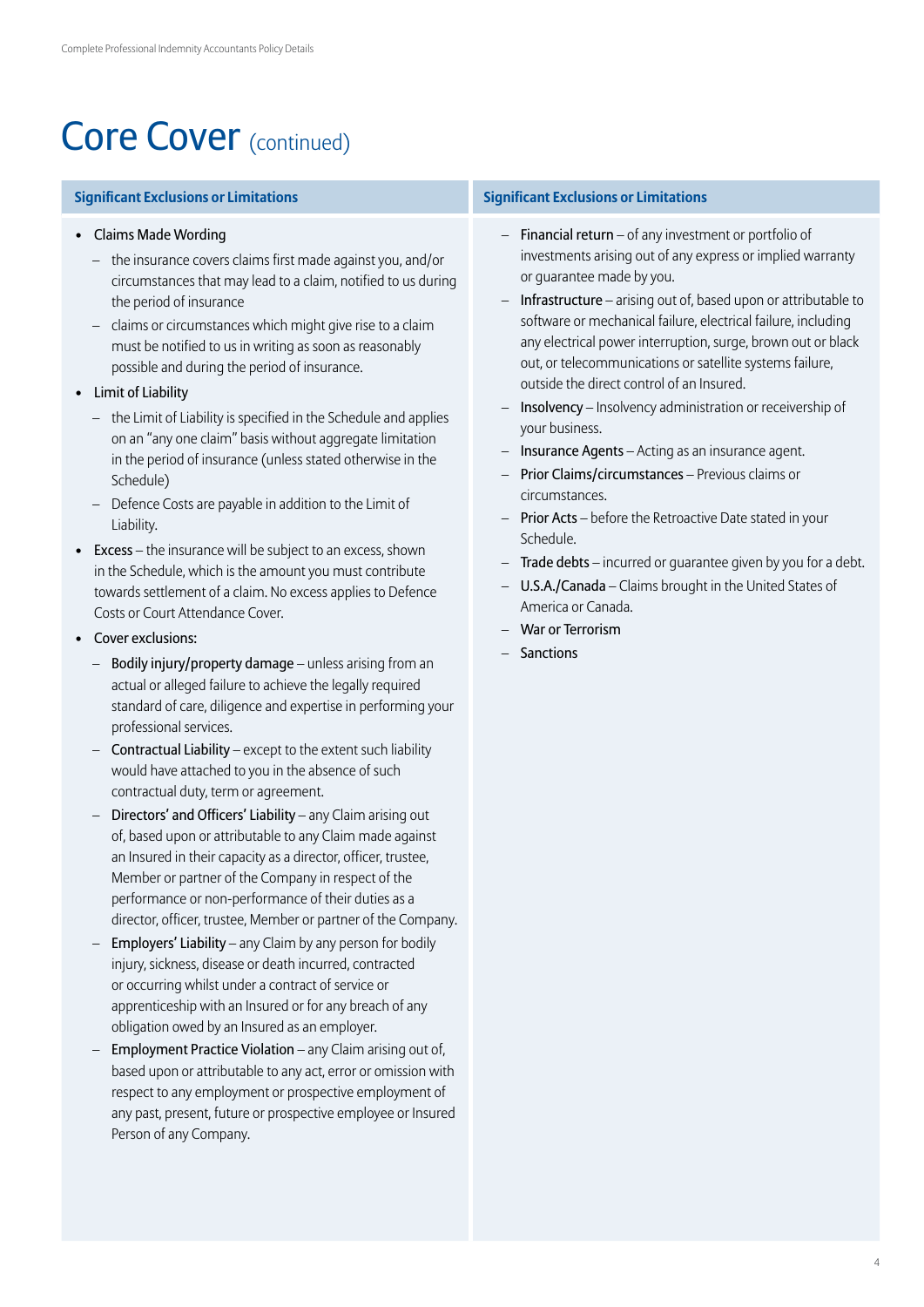## Additional Information

## How do I make a claim?

If you need to claim, your dedicated claims handler will help and guide you through the process.

You can notify us of a claim by:

### Telephone: **0344 893 9500**

Post: Claims Division Allianz Insurance plc 500 Avebury Boulevard Milton Keynes MK9 2XX

### **Lines are open from 9am to 5pm, Monday to Friday.**

## What to expect when making a claim

Allianz aims to deal with your claim promptly and fairly. We will update you on the progress of your claim by email, mail or by phone – whichever you prefer.

Depending on the type of claim and value involved, we may:

- forward a claim form for you to complete and sign
- ask you for additional information (eg,photographs)
- appoint an independent expert to deal with your claim
- arrange for a member of our claims team to visit you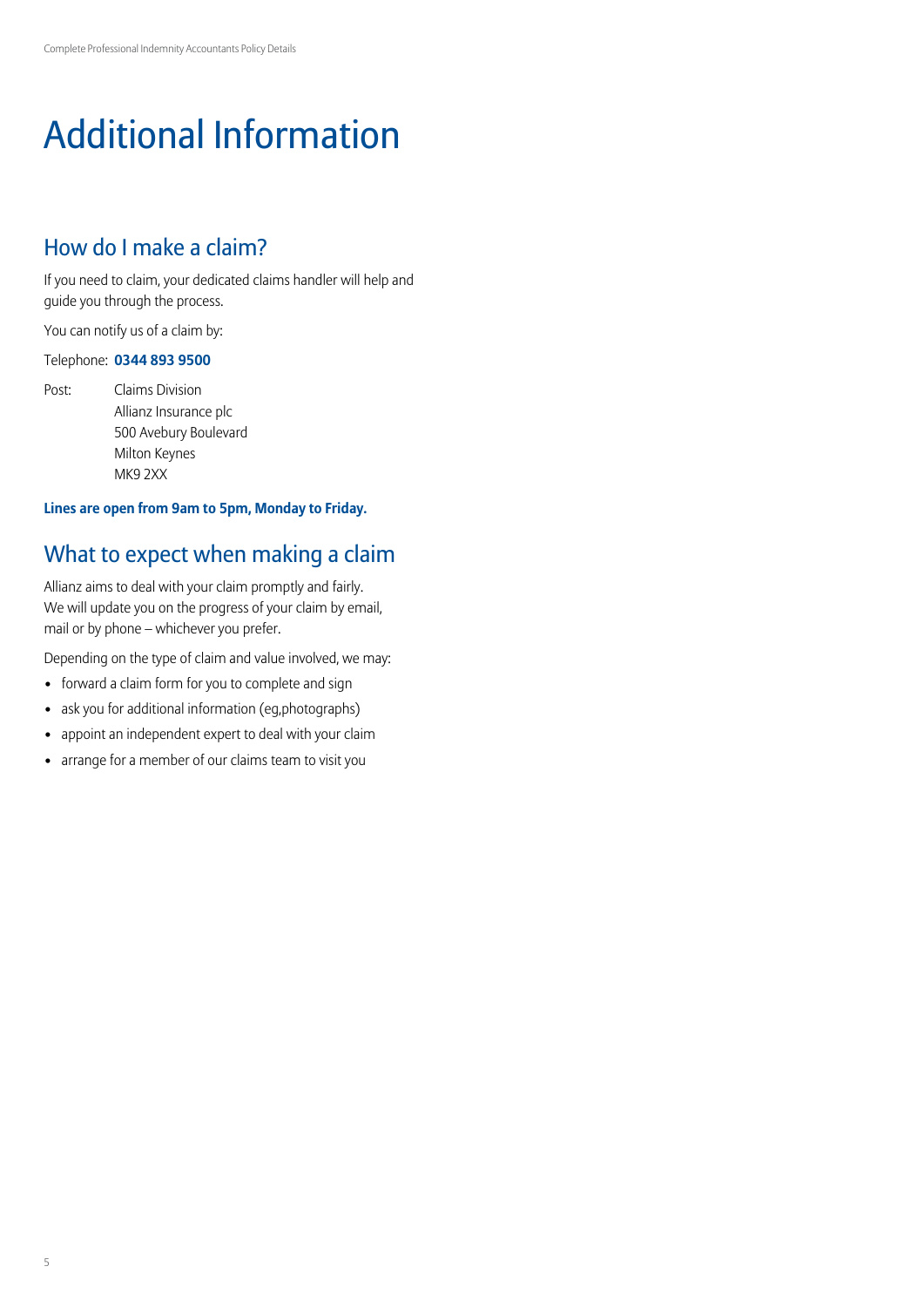## Data Protection

Allianz Insurance plc together with other companies within the Allianz SE group of companies ("Allianz Group") may use the personal and business details you have provided or which are supplied by third parties including any details of directors, officers, partners and employees (whose consent you must obtain) to:

- provide you with a quotation, deal with the associated administration of your Policy and to handle claims;
- search credit reference, credit scoring and fraud agencies who may keep a record of the search;
- share with other insurance organisations to help offset risks, administer your Policy, for statistical analysis, and to handle claims and prevent fraud;
- support the development of our business by including your details in customer surveys, for market research and business reviews which may be carried out by third parties acting on our behalf.

Allianz Group may need to collect and process data relating to individuals who may benefit from the Policy ("Insured Persons"), which under the Data Protection Act is defined as sensitive (such as medical history of Insured Persons) for the purpose of evaluating the risk and/or administering claims which may occur. You must ensure that you have explicit verbal or written consent from the Insured Persons to such information being processed by Allianz Group and that this fact is made known to the Insured Persons.

Telephone calls may be recorded for our mutual protection, training and monitoring purposes. Under the Data Protection Act 1998 individuals are entitled to request a copy of all the personal information Allianz Insurance plc holds about them. Please contact the Customer Satisfaction Manager, Allianz Insurance plc, 57 Ladymead, Guildford, Surrey, GU1 1DB. Personal details may be transferred to countries outside the EEA. They will at all times be held securely and handled with the utmost care in accordance with all principles of English law. By applying for and/or entering into this insurance Policy you will be deemed to specifically consent to the use of your data and your insurance Policy data in this way and for these purposes and that your directors, officers, partners, and employees have consented to our using their details in this way.